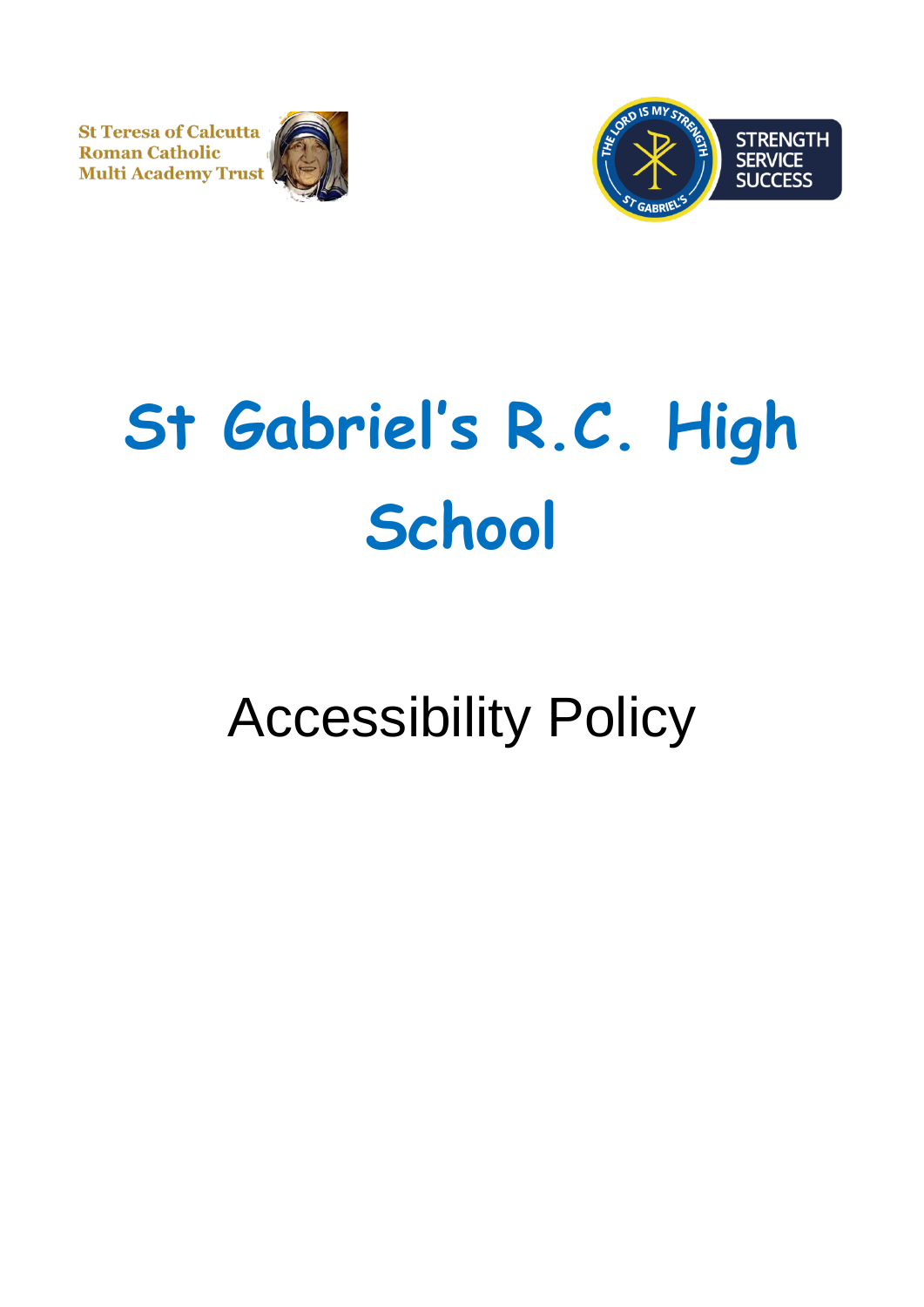# **Contents:**

[Statement of intent](#page-1-0)

- 1. [Legal framework](#page-2-0)
- 2. [Definitions](#page-2-1)
- 3. [Roles and responsibilities](#page-2-2)
- 4. [Accessibility Plan](#page-3-0)
- 5. [Equal opportunities](#page-4-0)
- 6. [Admissions](#page-4-1)
- 7. [Curriculum](#page-5-0)
- 8. [Physical environment](#page-5-1)
- <span id="page-1-0"></span>9. [Monitoring and review](#page-5-2)

#### **Statement of intent**

St Gabriel's is committed to taking all steps to avoid placing anyone at a substantial disadvantage and works closely with pupils with disabilities, their families and any relevant outside agencies in order to remove any potential barriers to their learning experience.

The school is active in promoting an inclusive, positive environment by ensuring that every pupil is given equal opportunity to develop socially, to learn and to enjoy school life. The school continually looks for ways to improve accessibility within the school through data collection, parent questionnaires and discussions.

This policy must be adhered to by all staff members, pupils, parents and visitors.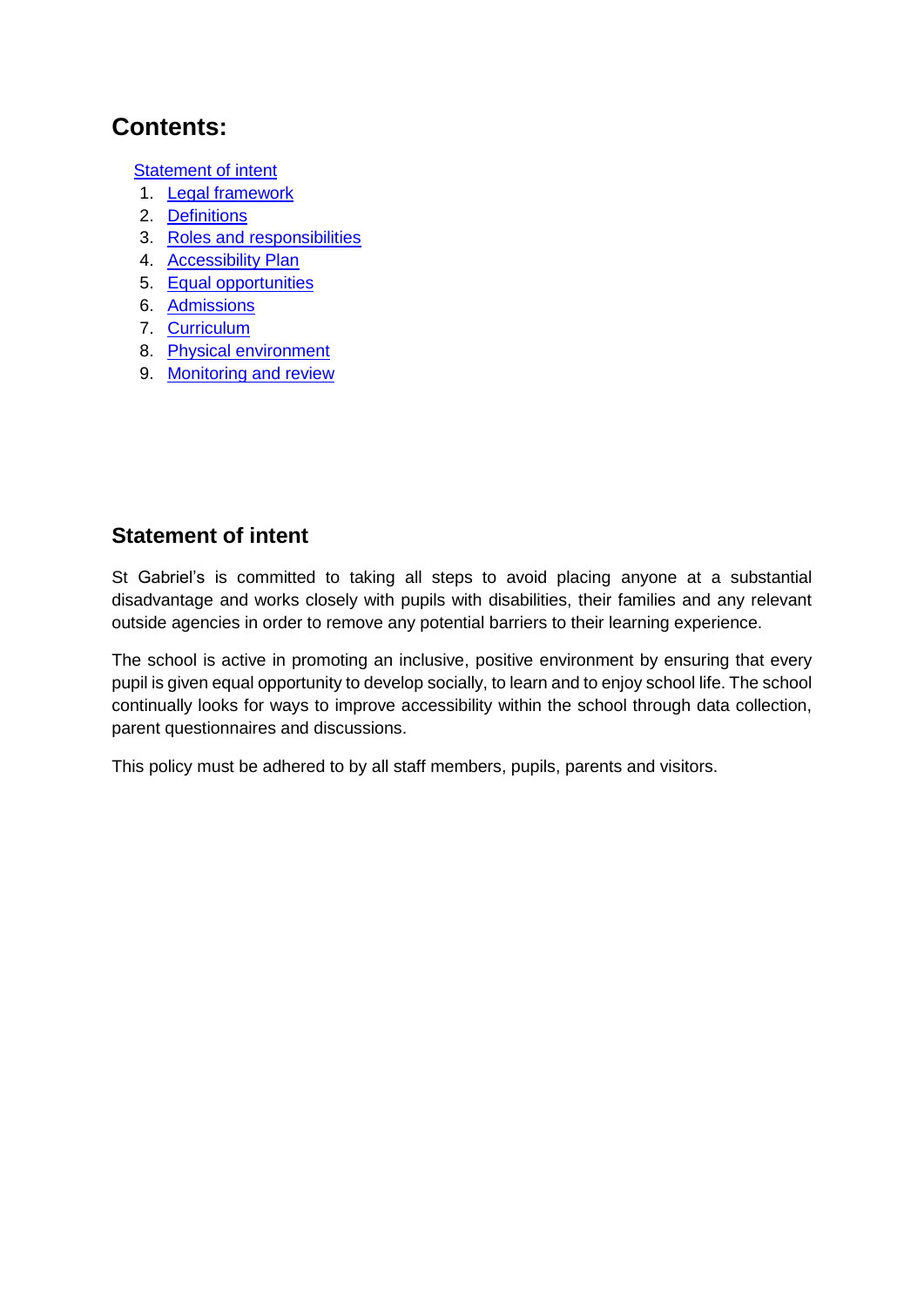# <span id="page-2-0"></span>**1. Legal framework**

This policy has due regard to all relevant legislation and statutory guidance including, but not limited to, the following:

- United Nations Convention on the Rights of the Child
- United Nations Convention on the Rights of Persons with Disabilities
- Human Rights Act 1998
- The Special Educational Needs and Disability Regulations 2014
- Education and Inspections Act 2006
- Equality Act 2010
- The Education Act 1996
- The Children and Families Act 2014
- The Equality Act 2010 (Specific Duties and Public Authorities) Regulations 2017
- DfE (2014) 'The Equality Act 2010 and schools'
- DfE (2015) 'Special educational needs and disability code of practice: 0 to 25 years'

This policy operates in conjunction with the following school policies:

- Equality Information and Objectives Policy
- Early Years Policy
- Special Educational Needs and Disabilities (SEND) Policy
- Equal Opportunities and Dignity at Work Policy
- Admissions Policy
- Behavioural Policy
- Supporting Pupils with Medical Conditions Policy
- Administering Medication Policy
- Anti-Bullying Policy
- Curriculum Policy
- Health and Safety Policy
- School Development Plan
- Data Protection Policy

#### <span id="page-2-1"></span>**2. Definitions**

A person is defined as having a disability if they have a physical or mental impairment that has an adverse, substantial and long-term effect on their ability to carry out normal day-to-day activities.

In line with the Equality Act 2010, the school does not unlawfully discriminate against pupils because of their age, disability, gender reassignment, race, religion or belief, sex or sexual orientation, pregnancy or maternity, marriage or civil partnership.

#### <span id="page-2-2"></span>**3. Roles and responsibilities**

The governing board will be responsible for:

• Monitoring the Accessibility Plan.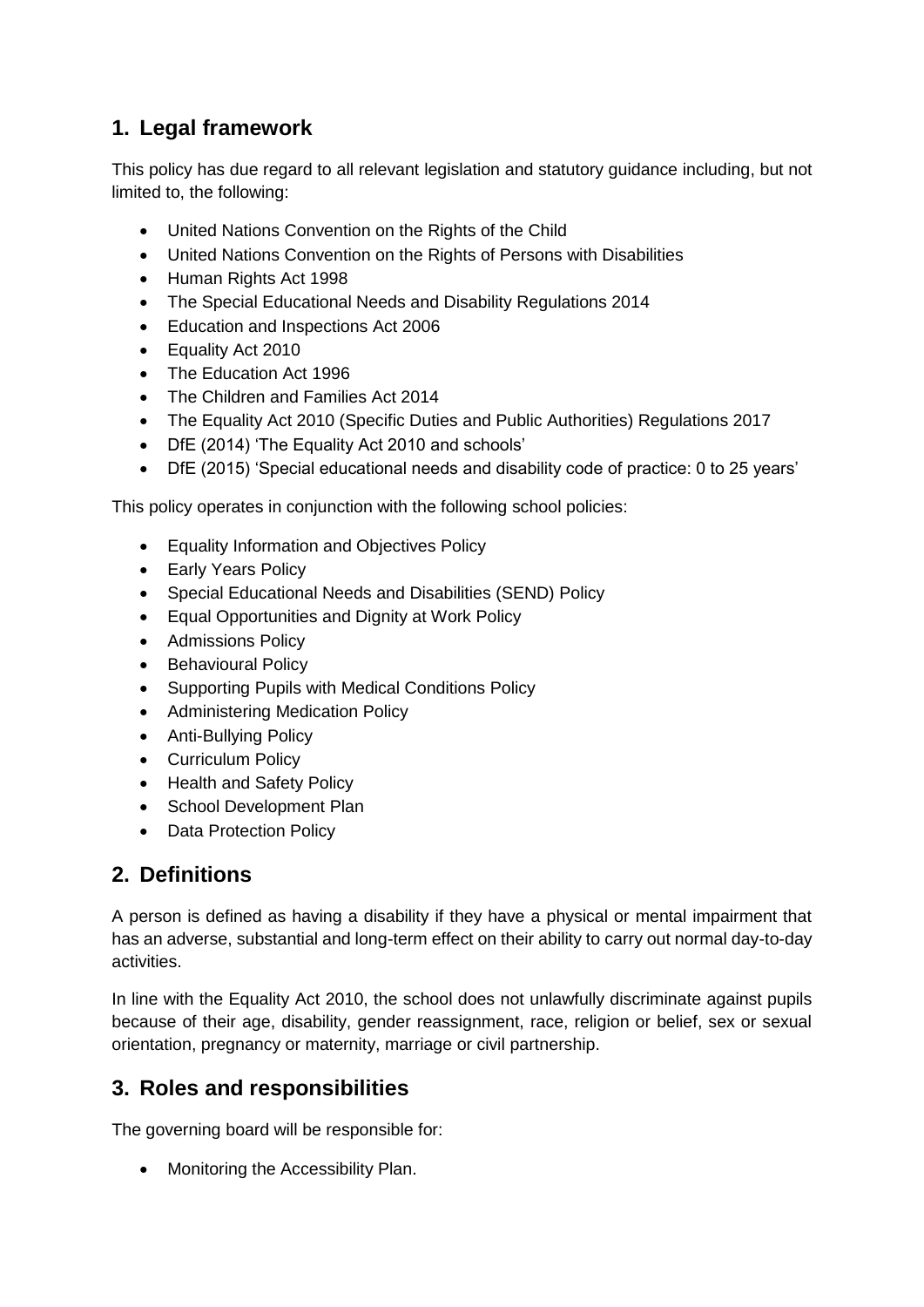• Approving the Accessibility Plan before it is implemented.

The head teacher will be responsible for:

- Creating an Accessibility Plan with the intention of improving the school's accessibility, in conjunction with the governing board
- Ensuring that staff members are aware of pupils' disabilities and medical conditions where necessary.
- Establishing whether a new pupil has any disabilities or medical conditions which the school should be aware of.
- Consulting with relevant and reputable experts if challenging situations regarding pupils with disabilities arise.
- Working closely with the governing board, LA and external agencies to effectively create and implement the school's Accessibility Plan.

The SENCo will be responsible for:

• Working closely with the head teacher and governing board to ensure that pupils with SEND are appropriately supported.

Staff members will be responsible for:

- Acting in accordance with this policy and the Accessibility Plan at all times.
- Ensuring that their actions do not discriminate against any pupil, parent or colleague.

All staff members and governors will partake in whole-school training on equality issues related to the Equality Act 2010. Designated staff members will be trained to effectively support pupils with medical conditions, for example, understanding how to administer insulin.

#### <span id="page-3-0"></span>**4. Accessibility Plan**

The school's Accessibility Plan demonstrates how access will be improved for pupils with disabilities, staff, parents and visitors to the school within a given timeframe. It will be presented as either a freestanding document or as part of another document, such as the School Development Plan. The Accessibility Plan will be structured to complement and support the school's Equality Information and Objectives Policy, as well as the Special Educational Needs and Disabilities (SEND) Policy.

The plan has the following key aims:

- To increase the extent to which pupils with disabilities can participate in the curriculum
- To improve and maintain the school's physical environment to enable pupils with disabilities to take advantage of the facilities and education on offer
- To improve the availability and delivery of written information to pupils, staff, parents and visitors with disabilities.

The intention is to provide a projected plan for a three-year period ahead of the next review date, which will be in November 2022. If it is not feasible to undertake all the plans/works during the lifespan of the Accessibility Plan, some items will roll forward into subsequent plans.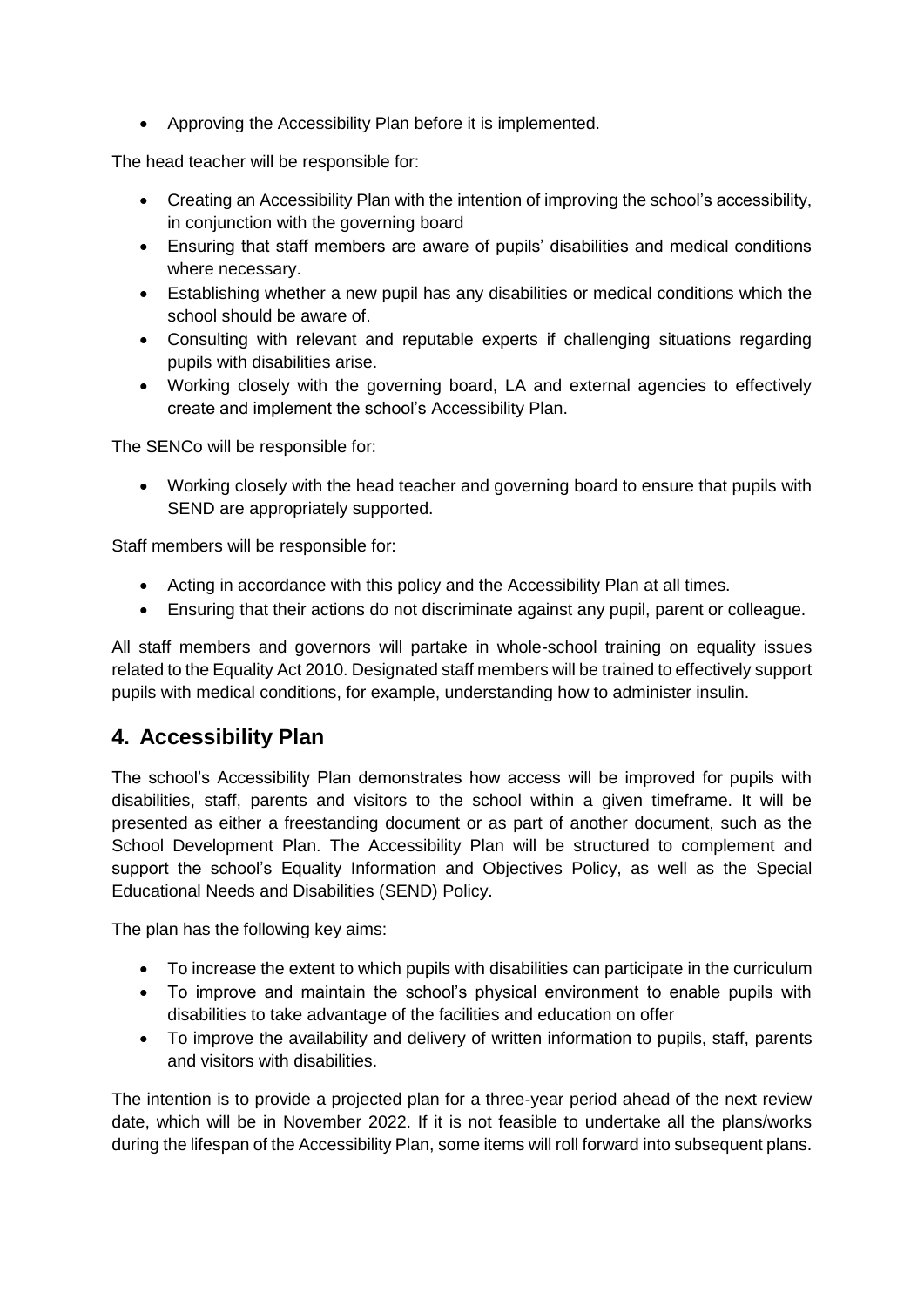The school will provide adequate resources for implementing plans, ensuring pupils are sufficiently supported.

The Accessibility Plan will be used to measure the necessity of making reasonable adjustments in order to accommodate the needs of people with disabilities where practicable. It will be used to advise other school planning documents and will be reported upon annually in respect of progress and outcomes.

The school will collaborate with the LA in order to effectively develop and implement the plan. The LA will prepare accessibility strategies based on the same principles as the school's Accessibility Plan. The LA will also provide auxiliary aids and services where necessary to help the school provide suitable support to pupils with disabilities.

An access audit will be undertaken by the governing board and SENDCo every year.

During Ofsted inspections, the inspectorate may include the school's Accessibility Plan as part of their review. Both this policy and the Accessibility Plan will be published on the school website.

#### <span id="page-4-0"></span>**5. Equal opportunities**

The school strives to ensure that all existing and potential pupils are given the same opportunities, and is committed to developing a culture of inclusion, support and awareness. The Accessibility Plan will detail any barriers which are hindering the opportunities for pupils with SEND. The aim of the plan is to take appropriate measures in order to overcome these barriers, allowing all pupils equal opportunities.

Staff members will be aware of any pupils who are at a substantial disadvantage and will take the appropriate steps to ensure the pupil is effectively supported. Wherever possible, teaching staff will adapt their lesson plans and the curriculum to allow all pupils to reach their full potential and receive the support they need. The school will ensure that all extracurricular activities are accessible to all pupils and make reasonable adjustments to allow pupils with SEND to participate in all school activities.

#### <span id="page-4-1"></span>**6. Admissions**

The school will act in accordance with its Admissions Policy. The same entry criteria will be applied to all pupils and potential pupils.

The school will strive to not put any pupil at a substantial disadvantage by making reasonable adjustments prior to the pupil starting at the school. All pupils, including those with SEND, will have appropriate access to all opportunities available to any member of the school community.

Information will be obtained on future pupils in order to facilitate advanced planning. Prospective parents of statemented pupils, and pupils with SEND, are invited to a transition meeting prior to the pupil starting school in order to discuss the pupil's specific needs.